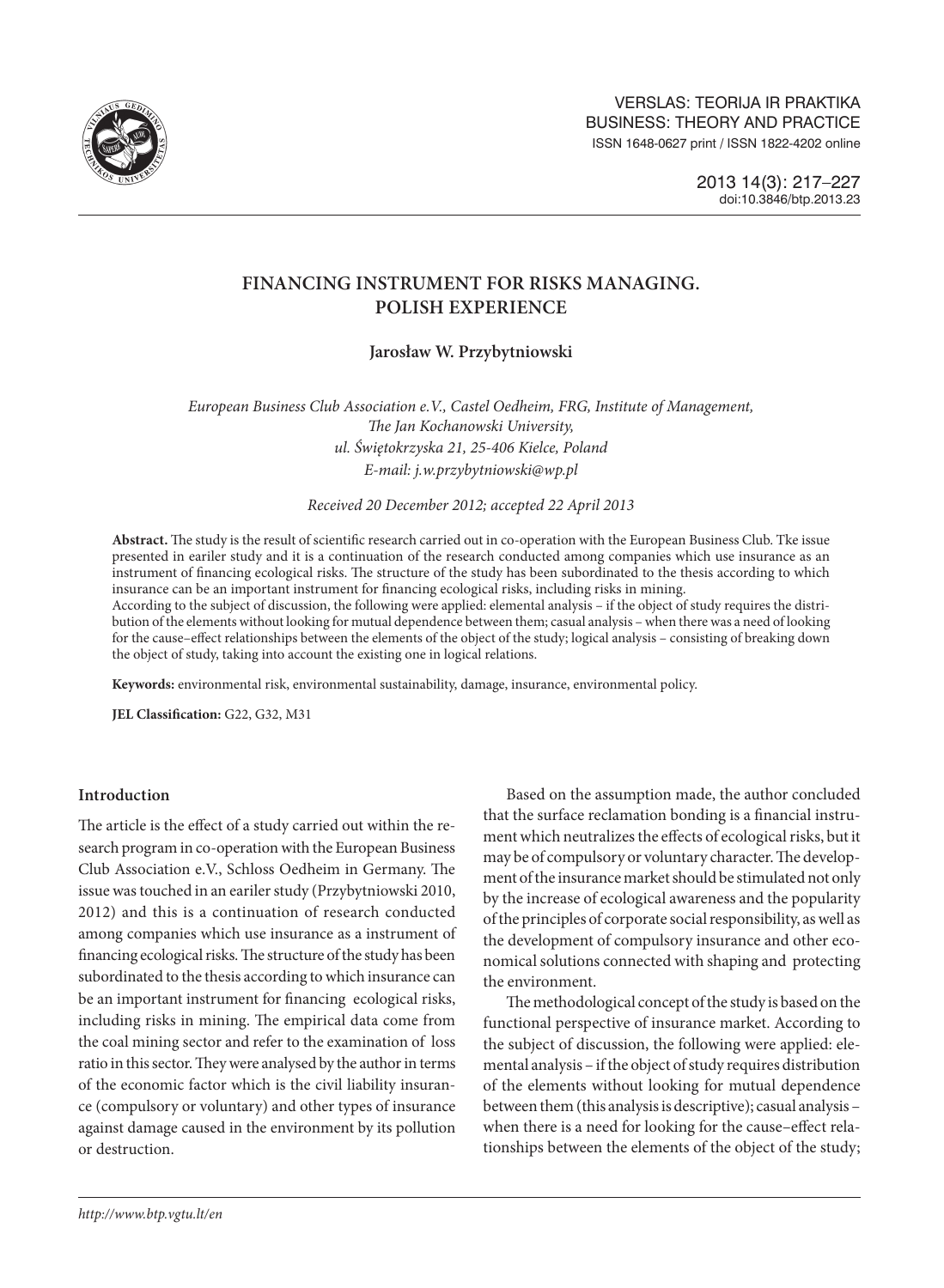logical analysis – consisting of breaking down the object of study taking into account the existing logical relations.

Polish coal mining is characterized by difficult geological and tectonic conditions, causing the existence of many risks associated with the exploitation of deposits, and natural or social factors. Potential natural threats in mining are: subsidence, fire, explosion of coal dust, gas and rock ejection, water and climatic risks.

The objective of this article is to present and evaluate the problems connected with the specificity of environmental risks and their importance in mining. The design of the study was subordinated to the assumption according to which insurance can become an important instrument financing risk in mining, including ecological risk. The sample group examined included entities employing 10 or more people. In this article the author analysed and evaluated the data in terms of their readiness to conclude:

- insurance of examined companies;
- volutary insurance, including liability for environmental damage caused by pollution.

Analysing the trends in the risks of natural disasters and the losses arising from them, it is worth considering whether climate changes have an impact on the frequency and/or intensity of natural hazards. Most of the recent studies referred mainly to the assessment of losses in the economy (Piekle 2007; Vranes, Piekle 2009; Barredo 2009; Nordhaus 2010; Zhou, Wu, Wu 2010). Fewer studies referred to losses in the insurance sector and they were limited to selected hazards in a particular, analysed country (Crompton, McAneney 2008; Changnon 2009).

Taking into account the successively changing market and the hazards that accompany the customers of insurance companies, there are two reasons for treating ecological insurance as an economic and financial instrument (Przybytniowski, Stasch 2012b). With a view to hazards arising and losses accompanying them, an insurance company should be interested in whether these losses are caused by the natural



**Fig. 1.** Components of ecological safety *Source: based on own studies*

changeability of the climate (Przybytniowski 2010), or are the effect of anthropogenic emissions of greenhouse gases (Bouwer 2011). Secondly, the losses in the insurance sector are estimated with greater precision compared to total economic losses. Economic losses are usually estimations and are treated as multiple losses in the insurance sector.

Studies of economic losses of particular world economies and compensation paid by insurance and reassurance companies did not show any growth tendency (see: Piekle 2010; Vranes, Piekle 2009; Barredo 2009). According to the scientists, in the recent years some "normalization" appeared in the amount of loss, compensation and benefit payments for damages connected with natural and unnatural disasters. It is dictated by the increased value of reserves held by insurance and reassurance institutions for this type of damage, which increases the economic security of both particular world economies and insurance companies, as well. The calculated value of reserves is based on the ratio of the number of disasters in the past and the inflation rate for the year, and the value of GDP per capita.

#### **1. Concept of ecological safety**

Industrial gases released during production pollute the air and municipal and industrial waste, various chemical substances and household garbage pollute the soil. At the turn of the  $20^{th}$  and  $21^{st}$  centuries, apart from the existing natural hazards caused by nature and technical accidents caused by human activity, new threats appeared, particularly ecological ones.

In the author's opinion, the concept of ecological safety should be understood as:

- clean air, healthy water and healthy food, and
- the possibility to relax and rest, as well as continuous existence of all currently recorded wild species.

There is no explicit definition of ecological safety, so in this case there is total freedom of interpretation of this term. In consideration of the above, the concept of ecological (environmental) safety should be understood as such formation of natural and social relations in the Earth biosphere, which creates appropriate conditions of existence for the whole humanity, not impairing the fundamentals of life on our planet. As it seems, ecological safety is a process where, with the participation of many constituents, actions should be adapted to the sphere of international relations, development strategy for a given country and collective ecological awareness of its community (Fig. 1).

In practice, there are two trends resulting from different points of view on the problem of ecological safety (Derissen, Quaas, Baumgärtner 2011). The first, negative one, invokes sources of hazards and ways of avoiding them, preferring the philosophy of neocatastrophism manifested in the attitude "what must be – must be". It looks for the sources of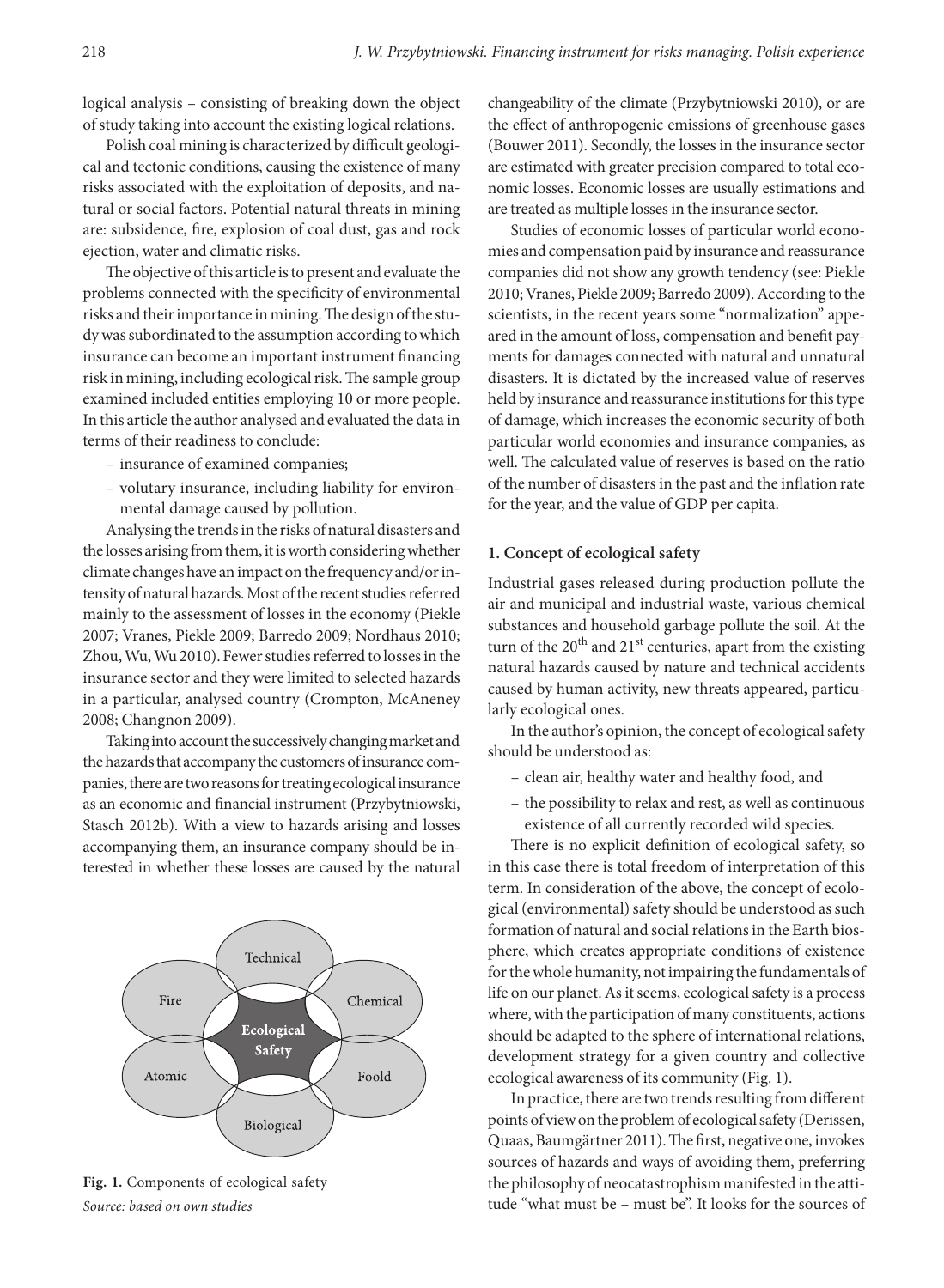hazards in the natural environment and the activity of many economic objects. Such approach makes the prevention begin after the hazard has already appeared, and exactly after the damage which has already occurred. Such a position causes ecological safety to be treated as a legal pursuit for protection of one's own natural environment and people's health from anti-ecological operations of the other countries**,** not considering the opportunities for prevention.

The second approach came into being in the second half of the 20<sup>th</sup> century, and it is a creative trend in which ecological safety is treated as actions undertaken on international and national fora, aimed at shaping the desired state of the natural environment in order to preserve the risk-free state.

Whereas, ecological responsibility is the counteraction against the, so-called, public hazard, among others connected with catastrophes, including also natural catastrophes. Economical safety of the society and economy needs not only implementing definite instruments protecting against the negative impact of economic activity on the environment, but also protecting proper water resources which meet the needs in terms of quantity and quality, preserving the agricultural production space of the desired parameters, increasing forestation rate and increasing unprotected areas.

#### **2. Causes of ecological catastrophes**

Among many hazards which appeared in the 21<sup>st</sup> century, one must include ecological hazards, connected with the ongoing process of destruction of natural human environment. Thus, an ecological catastrophe must be understood as a change in the natural environment, species or population, in the way that it renders its subsistence impossible. This phenomenon has increased and become global since human harnessing nuclear energy and, particularly, after a series of great explosions conducted by nuclear powers in the sixties of the 20<sup>th</sup> century. It is when the threat appeared of the annihilation of nature in its present state, in case of total nuclear war and the, so-called, "nuclear winter" to follow, with great, climatic changes all over the globe. The 1986 catastrophe in Chernobyl alerted the world to the fact that, however peaceful the use of atom might be, it can cause disastrous effects across borders. Consequently, after this catastrophe a new term "Ecological Catastrophe" was coined. There are at least several causes which make it impossible to slow down the process of natural environment destruction, regardless of the efforts made so far. Above all, there are:

- economic,
- demographic,
- and social reasons.

At this point a question arises; who is there in the knowledge society and does the Internet actually decide on technological development and, consequently, on economic, environmental and social development? Generally, the market always wins, but for red, brown, pink or green, bureaucratic totalitarianism is a black market.

Scientists who study ecological catastrophes mention, among other causes:

- global warming (climate change),
- industrial development.

It might happen that human error or negligence is the cause of explosion or defect of such machinery as nuclear reactors or tankers transporting hazardous substances. The area where the degradation of the natural environment has happened, which leads to the breakdown of ecological balance, is the area of ecological hazard. Therefore, the growth in civilization and environmental hazards is observed, and the role of various appropriate, preventive measures is increasing. Hence, more and more often risk management should take into account both positive and negative aspects of potential damage, particularly ecological damage, caused in the natural environment.

#### **3. Determinants of risks in mining**

There are two characteristic approaches to insurance risk (Šlimák 2006; Coval, Jurek, Stafford 2009; Tapiero 2010). The first one, in accordance with the economic thought, treats risk through the prism of dangers perceived as a cause of real socio-economic events. The second approach, specific to the insurance law, treats risk from the point of view of the effects of danger occurrence. Risk may be dispersed or concentrated. It is important to take steps to eliminate the accumulation of risky situations. If the risk is concentrated and, therefore, the effects of the implementation of a single risk may cause painful damages threatening the future of business (such as mining), insurance is a factor decreasing their probability. It is just an indirect means of risk control; in other words, a way of dealing with the effects of risk. (Meier, Outreville 2006; Sheremet, Lucas 2008; Mayers, Smith 2010; Gollier 2012).

Damages incurred as a result of danger in mining may be direct (relating to particular people or property) or indirect (connected with, e.g. social damage). They can result from the appearance of phenomena caused by natural forces, mostly sudden, difficult to foresee and avoid (e.g. rock burst), or caused by human activity, (e.g. long-term negligence), in case of which the risk of defect is relatively easy to predict. Damage connected with risk appearance can be of personal character (loss of health or life) and property character (damaged infrastructure). Damage in which the affected party is an identifiable subject, as well as ecological damage, is the damage where it is difficult to indicate the aggrieved party (Gore 2006) (e.g. outdated machinery).

Polish underground mining is characterized by difficult geological and mining conditions, causing the existence of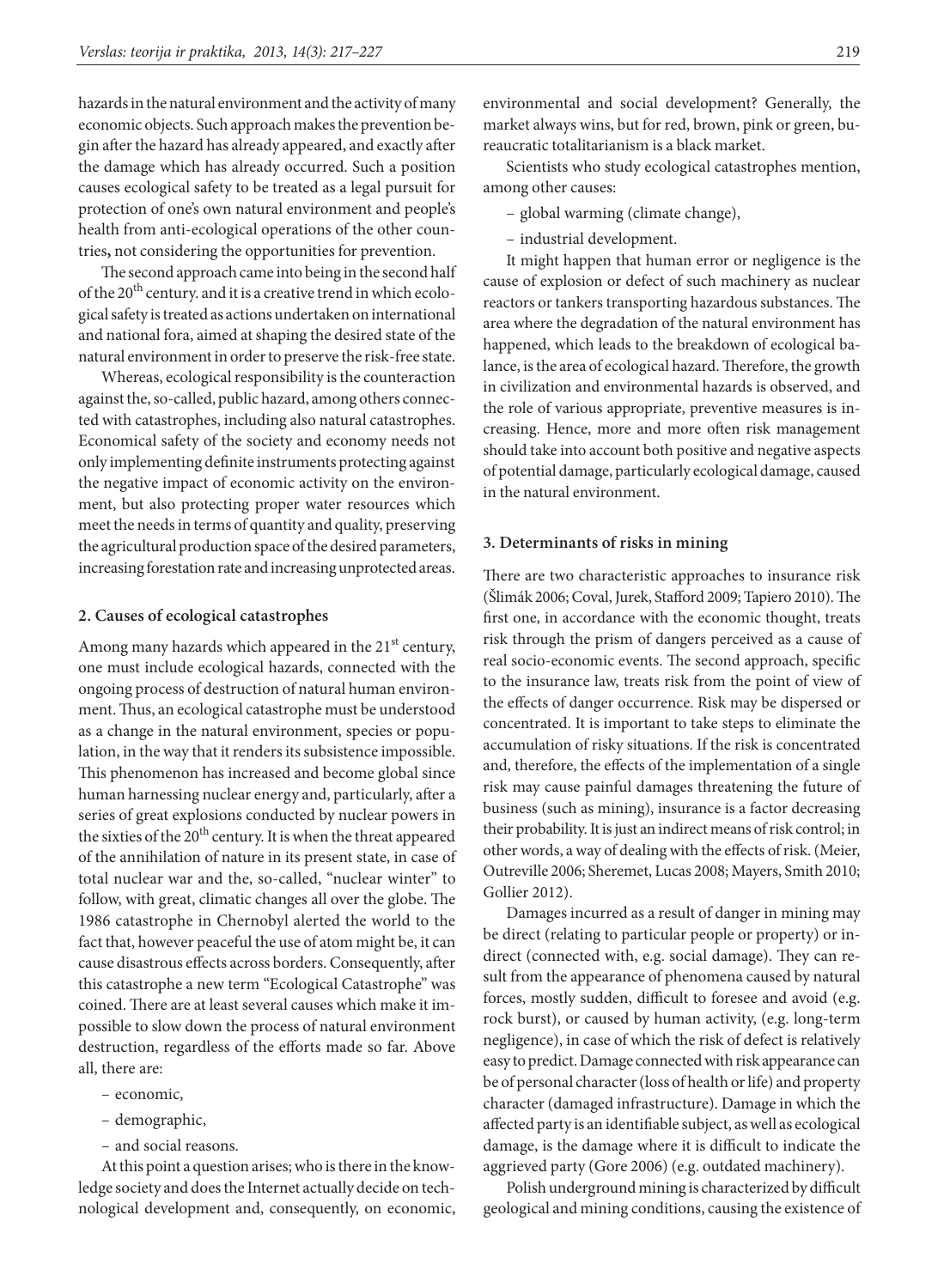numerous hazards associated with the exploitation of deposits, and natural or human factors. Natural risks (Ferguson 2006), are usually characterized by high dynamics of development. This is particularly true of threats of rock burst and methane risk. Their course is based on violence, highintensity of development, substantial actions, and the occurrence of destructive factors causing loss of life or serious injury among employees, as well as leading to such events as disasters (Stinchcombe 2007).

Basic threats in underground mining should include: rock burst, infarcts, fire, methane, coal dust explosion, gas and rock outbursts, water threats.

Radiation threat also appears.

The current level of safety in coal mines is formed by:

- 1) The location of most mines within the Upper Silesian Coal Basin, resulting in the concentration of mining operations both locally and regionally,
- 2) long period of time often over 100 years or more, of mining activities by individual mines, which in many regions has led to a large volume of exploited deposits and damage to the structure of the rock mass,
- 3) occurrence of multi-deck deposits (problems with remains of pillars, edges, and their interaction),
- 4) large and growing operating depth (approximately 5–8 m/year). Currently the deepest mines conduct exploitation at the depths of 900–1150 m,
- 5) delays in the area of improving the techniques and technologies of mining and the lack of proper machinery and equipment,
- 6) application on an increasing scale of "sublevel" exploitation model. Sublevel exploitation and, connected with it, concentration of mining operations, with the depth of these works increasing, contributes to the intensification of existing hazards. In most exploited sublevel longwalls the primary rock temperature exceeds 30° C, causing an increase in climatic hazards.

Of the total number of 32 active coal mines in  $2010^1$ :

- 1) In 29 mines (91%) mining was carried out by 121 longwalls, including 23 mines (72%) where 40% of mining (48 longwalls) was carried out below the working level, of which:
	- 21% (25 longwalls) of Category III and IV of methane threat. To compare, in 2009 – 27% (32 of 120 longwalls),
	- 31% (38 longwalls) of Class "B" of coal dust explosion threat. In 2009 – 44% (53 of 123 longwallss),
	- 9% (11 longwalls) of the second and third degree of rock burst threat, while in 2009 – 13% (16 longwalls),
- 3% (4 longwalls), in which mining was carried out at methane threat of Category III and IV, the third degree of rock burst threat and Class "B" coal dust explosion threat. 16% (19 longwalls) in 2009,
- 11% (13 longwalls) with no methane threat. Compared to 2009, there are no changes.
- 2) In the longwalls where mining was carried out below the working level:
	- 3% (4 longwalls) was carried out at a depth of 500 m (in 2009 – 9 longwalls (8%)), 24% (29 longwalls) at the depth from 500 to 800 m (in 2009 – 35 longwalls (29%)), and 12% (15 longwalls) below 800 m (in 2009 – 28 longwalls (23%)) and 25% (30 longwalls) was carried out at the difference between the depth of provision and the depth of mining works carried out at more than 50 m, including 15 longwalls with a difference of more than 100 m, just like in 2009,
	- 10% (12 longwalls) where the temperatures measured by dry-bulb thermometer exceeded 280C (in 2009 15 longwalls (13%)), and 17% (20 longwalls), where this temperature was between 25 to 280C, and in 2009 – 23 longwalls (19%)),
	- extraction by longwalls carried out below the level of provision accounted for 44% of the total extraction, while in 2009 – 54%. In four mines 100% of production came by longwalls below the level of provision, as in the previous year<sup>2</sup>.

In 2010, fatal accidents decreased to 21 accidents, and serious accidents by 25 incidents, compared to 2009. Overall, in 2010, there occurred 2,056 (79%) accidents of their own crew, from among 2,615 in total, while in 2009 there were 2,249 (80%) of 2,799 such accidents in total, giving a decrease in absolute numbers by 184. The lowest accident rate of their own crew was noted in 2005 – 1,792 (85%) of 2,117 in total. Incidence rate of fatal accidents per 1 million tons of coal extracted in coal mines for their own crew for the year 2010 was 0.17, and 0.45 for 2009. At the same time, the incidence rate of fatal accidents per 1 million tons of coal extracted in coal mines for their own crew was 0.12 and 0.30, consecutively.

The main causative groups of accidents in total in the mining industry in 2010:

- 1. Stumble, slip or fall of persons 30.2%.
- 2. Fall, descent, subsidence of the masses or lumps of rock – 10.6%.
- 3. Fall, descent or subsidence of other objects 8.5%.
- 4. Contact with transport equipment 8.5%.

<sup>2</sup> Calculations based on: *Stan bezpieczeństwa i higieny pracy w górnictwie w 2009 i 2010 roku [State of health and safety in the mining industry in 2009 and 2010],* Mining Authority, Katowice, March 2011.

In 2009, there were 31 active coal mines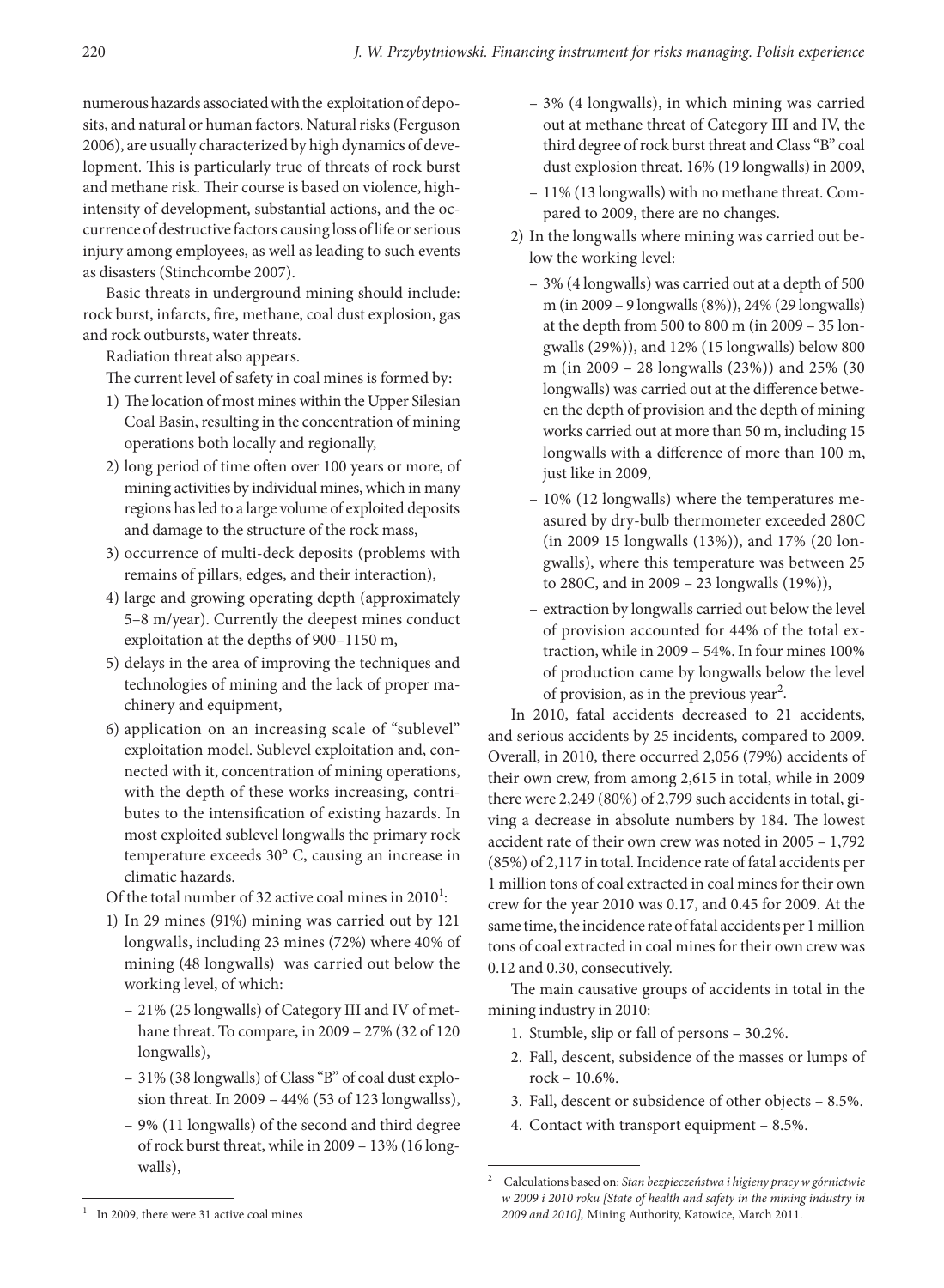- 5. Tearing off rocks from the roof 5.9%.
- 6. Impact in, contact with a stationary object 5.2%.
- 7. Impact, injury because of working tools 4.8%.
- 8. Excessive effort or malicious traffic 3.9%.
- 9. Other incident caused by technical hazards 3.9%.

10.Tearing off rocks from hewn – 3.6% (Stan …, 2011).

The above statistical data do not include damage to property (relatively easy to estimate), and social harm caused by the effects of coal mining, which is more difficult to estimate. They include also ecological damages.

### **4. The essence of ecological risk**

There is a principle that the culprit of environmental damage should bear the costs of preventing this damage or correcting their effects (Przybytniowski 2012). This principle applies clearly and strictly to individual acts. It is expressed by all kinds of taxes imposed on the polluter or sanctions imposed directly on environmentally harmful incidents. But what really is the damage to the environment (Liu 2006; Lou, Wu 2008). Damage to the environment is an unfavorable, measurable change in the state or function of natural elements (protected species, protected natural habitats, water, earth), assessed in relation to the initial state, caused directly or indirectly by the activities carried out by the user. However, the direct threat of damage to the environment is a high probability of damage to the environment in the foreseeable future (Table 1).

|  |  |  |  |  | Table 1. Damage in the environment |  |
|--|--|--|--|--|------------------------------------|--|
|--|--|--|--|--|------------------------------------|--|

| In the<br>protected<br>species                                                                                              | protected<br>species of<br>natural                                                                                          | In the<br>waters                                                                                                                 | In the<br>surface of<br>the earth                                                                                                                      |
|-----------------------------------------------------------------------------------------------------------------------------|-----------------------------------------------------------------------------------------------------------------------------|----------------------------------------------------------------------------------------------------------------------------------|--------------------------------------------------------------------------------------------------------------------------------------------------------|
| When it has<br>a significant<br>negative<br>impact on<br>reaching or<br>maintaining<br>the status<br>of their<br>protection | When it has<br>a significant<br>negative<br>impact on<br>reaching or<br>maintaining<br>the status<br>of their<br>protection | When it has<br>a significant<br>negative<br>impact on<br>ecological<br>status.<br>chemical<br>or the<br>quantitative<br>of water | When it<br>is a threat<br>to human<br>health or<br>makes it<br>necessary<br>to change<br>the<br>existing<br>method<br>of using<br>the Earth<br>surface |

*Source: own studies based on environmental act*

If the change of the state or function of natural elements has a measurable negative effect on human health, it is considered that the damage occurred in the environment. Damage in the environment is already an instance of yet another negative effect, characteristic for at least one type of environmental damage (Heink *et al*. 2012).

Environmental risks are associated with activities which cause adverse effects in the environment and differ significantly in scope and degree of influence, from sudden events such as breakdowns or accidents, long-term phenomena, such as destruction of infrastructure by landslides, to the adverse impact on health of the population (Fig. 2).



**Fig. 2.** The risks associated with threats in the system *Source: own studies based on PN-IEC 300-3-9 standard*

Thus, ecological risk can be divided into an ecological risk in its strict sense (environmental hazards), the possibility of deterioration in environment quality, distorting the balance in nature, or a natural disaster; and the risk in its broad sense, including health, cultural, material and financial risks. Therefore, it is difficult to develop a uniform definition of environmental damage. Insurance companies, in their general insurance conditions (General Conditions), depending on the legal status of the country, variously define ecological damage, and thus the scope of their responsibilities. N. H. Stern (2007) believes that environmental damage means "the negative effects in the environment, caused by excessive pollution of environmental components: air, water and soil or changes in ecosystems, located within the area culprit's operations". Whereas, B. Fiedor (2007) defines environmental insurance as an ecological instrument of environmental protection, which means the transfer from the culprit to the insurance institution, in exchange for appropriate payment of insurance premium, civil liability for actual or potential environmental damage. For the purposes of this paper, the Author assumed that the surface reclamation bonding understood as the primary method of financing environmental damage means the transfer of financial commitment from the culprit to the insurance company, in exchange for the appropriate amount of insurance premium, civil liability insurance for actual and / or potential environmental damage, as well as changes in ecosystems caused by the culprit responsible for the damage.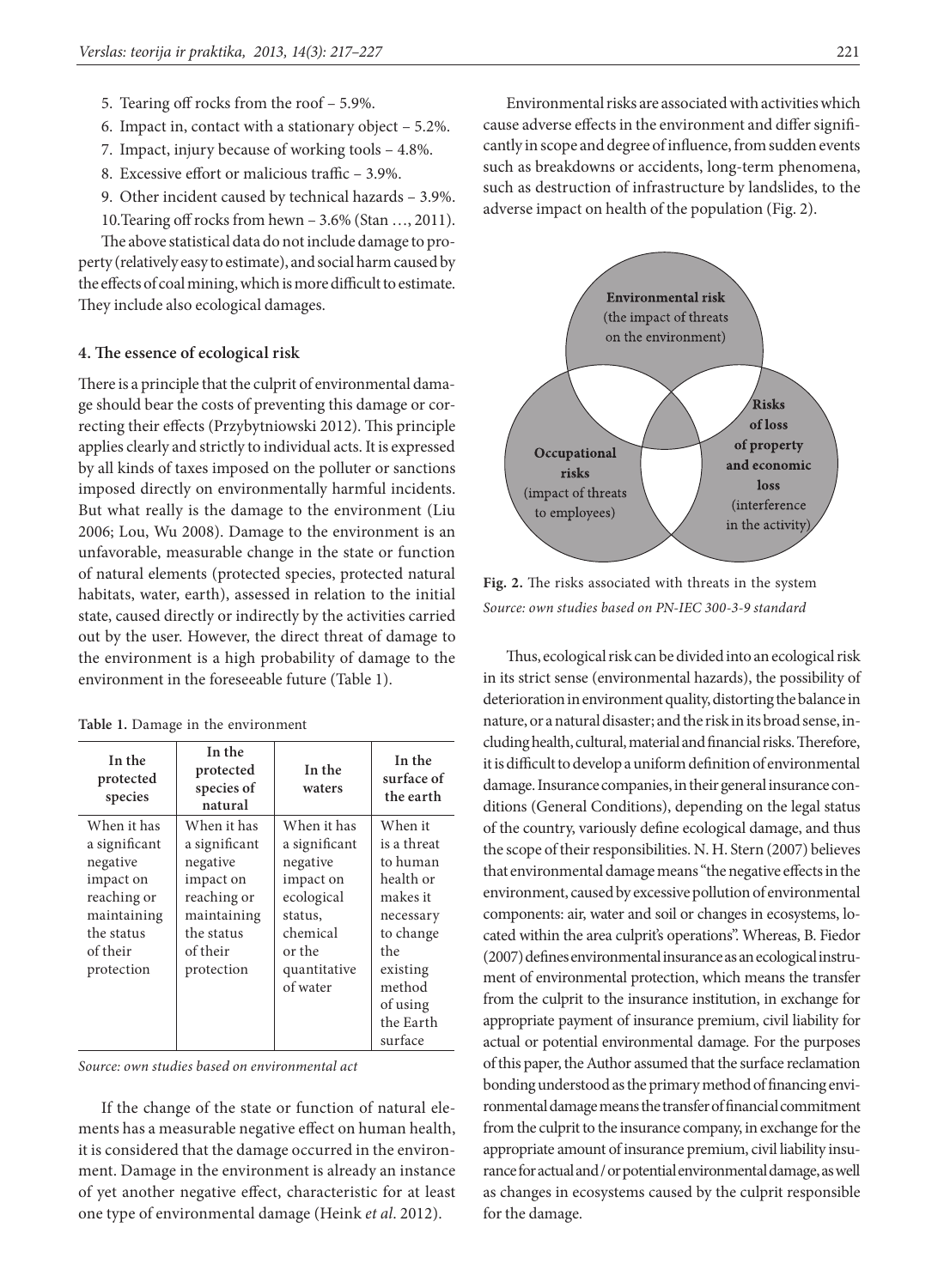Accordingly, the sources of environmental risk are: using the environment, making changes to it, actions of natural forces of nature and using legal and administrative instruments.

Analyzing the essence of environmental risk, it should be noted that the common element of these risks is the inability to compensate damages in relation not only to the individuals but also to the objects. For damages caused in the environment, the financial responsibility is borne by its perpetrator.

| the environment)       |                            |  |  |  |
|------------------------|----------------------------|--|--|--|
| Damage                 | Damage to the person       |  |  |  |
| in the environment     | or to property             |  |  |  |
| Environmental costs -  | Environmental costs – paid |  |  |  |
| paid by the country or | by the unit                |  |  |  |

**Table 2.** Environmental Damage (caused by the impact on the environment)

| in the environment                                                                                                                                                | or to property                                                                                   |
|-------------------------------------------------------------------------------------------------------------------------------------------------------------------|--------------------------------------------------------------------------------------------------|
| Environmental costs -<br>paid by the country or<br>municipality                                                                                                   | Environmental costs – paid<br>by the unit                                                        |
| Loss of benefits associated<br>with environmental<br>pollution – incurred by the<br>country or municipality                                                       | Loss of benefits associated<br>with environmental<br>pollution – paid by the unit                |
| Defects or damage of the<br>environment as:<br>$\bullet$ the common good – paid<br>by the state, or<br>• the public good – paid by<br>the country or municipality | • Damage to the body,<br>$\bullet$ Death,<br>• Damage to natural<br>resources – used by the unit |

*Source: based on own studies*

Environmental damage (Table 2) may be treated as damage in the environment – the destruction or breach of natural resources which are the elements of the environment, personal injury – death, body injury, violation of health, damage to property – the destruction or damage to property, consumer property or production property, and the loss of benefits.

Thus, in environmental policy, environmental insurance is an important economic tool of economic and market mechanisms. One must keep in mind that the function and purpose of environmental insurance should be the environmental responsibility of a business. Therefore, insurers should take over its responsibility by offering appropriate insurance cover to companies. From the viewpoint of customers and their risks, it is reasonable to expect the protection of two types of liability – civil and administrative one (Przybytniowski 2010, 2012).

### **5. The essence of risks caused by coal mining operations**

According to "The Report on Mining Waste Management" of 2006 the data show that the supervised mining establishments in 2009, produced 70.7 million tons of mining waste. The largest quantity of waste, up to 48.9%, was formed in coal mines. Another place in terms of share was occupied by the waste from mining copper (41.1% of waste), mining lead and zinc ores (3.6% of total waste). For example, in coal mines, methane is an



\* A claim may be brought to arbitration by the Insurance Ombudsman without the court or directly to an ordinary court

**Fig. 3.** The place and functions in the system of insurance-claim compensation. Restitution of the insurance contract *Source: based on own studies*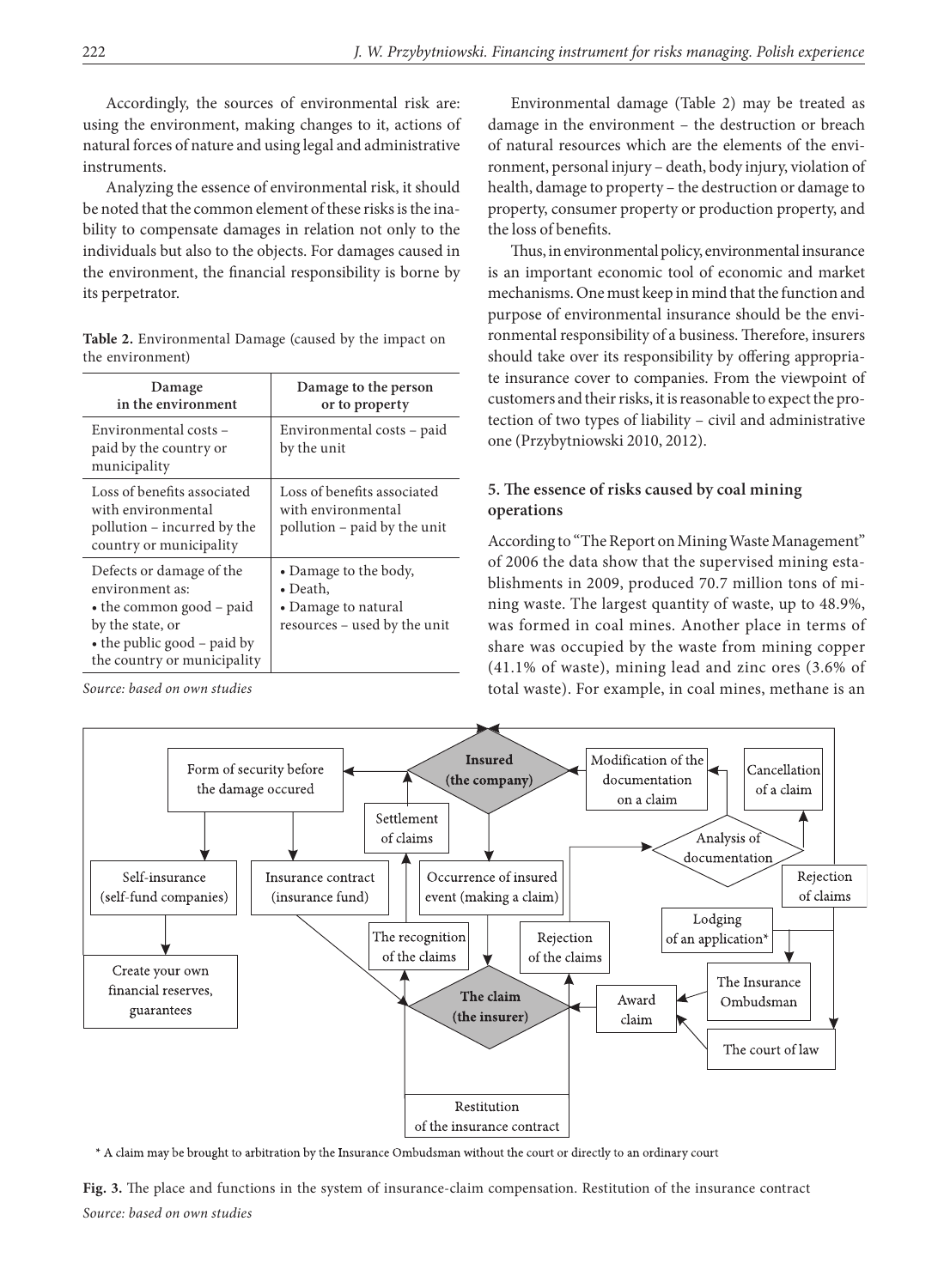important contribution to the greenhouse effect because there is no possibility of reducing its emissions. The data of Mining Authority (WUG) show that in 2009 the area covered by mining operations has freed the 878 million  $m^3$  of methane. With the utilization of methane gas installations which worked in 20 mines, energy developed 165 million  $m<sup>3</sup>$  of methane. For the rest of methane emissions in the mining sector, operators have to pay a fee for environmental pollution.

# **6. The essence and functions of environmental insurance in mining**

In the insurance neutralizing ecological damages (see: Teng 2010) there are also interested entities causing such damages. Surface reclamation bonding refers to mitigating the effects of various risks associated with environmental pollution caused by the elements and forces of nature (fire, water, wind, earthquake, etc.), or by human activity (the effects of equipment failure, leaks, uncontrolled waste, etc.). In both cases the result of risk occurrence is its effect on the balance of the ecosystem in the environment. In the literature we can find a narrower approach to ecological insurance, represented by S. Labatt, R. White (2002) and the wider one, represented by (Przybytniowski, Stasch 2012). In narrower terms, surface reclamation bonding shall be understood as "(...) a legal instrument where ecological character of the field of mining, nature, functions and purpose are closely related to entities with responsibility for environmental damage". In wider terms, ecological insurance includes both entities' liability for environmental damage and the responsibility of insurance for the loss related to an experience in property insurance of the injured person. In case of surface reclamation bonding with a high level of advancement, the insurance coverage includes both the offender's civil liability, as well as the damage to property, or lost profits of a victim, resulting from a particular "ecological" event which is the source of loss, which is extremely important when you cannot assign the fault to particular individuals responsible for the damage. The main problem, in case of environmental damage, is the concept of insurance accident, which qualifies a relevant event for insurance coverage. This concept is understood as a random event, "sudden", and "unexpected". Ecological damage<sup>3</sup> is often characterized by "the lack of urgency," which excludes most of them from under the insurance coverage (Labatt, Rodney 2007; Handschke, Monkiewicz 2010; Weitzman 2012). Also, often such consequences

can be expected – thus the lack of "unpredictability". This problem was eliminated by the United States, introducing changes in insurance legislation. The unpredictability and the need for accident insurance was not abandoned, considerably expanding the possibilities of insurance against environmental damage ("Commercial Land Insurance Policy" and "Pollution Legal Liability Site Guard Policy in the UK", whereas the United States introduced "Pollution Legal Liability" (Mudgal, Benito 2008). Assuming that surface reclamation bonding is closely linked to the source of risk, and not to the insurance cover, it can be understood as the broad definition of ecological insurance and include, in addition to liability insurance, property insurance or lost profits insurance (Zhou, Wu, Wu 2010; Pézier, Scheller 2013).

The development of environmental insurance in Poland is primarily related to the use of "all risk" clauses in insurance or liability, which mainly include damage caused by contaminants or pollutants entering the soil, earth, atmosphere, sewage and water reservoirs. Ecological risks are generally excluded from the insurance coverage in typical insurance contracts.

With the increase in environmental and legal awareness, the interest in insurance is growing, which is also stimulated by the right to pursue claims against those responsible for environmental pollution and the liability for ecological damages on the basis of risk. Particular importance in mining or quarrying has liability insurance for damage caused in the environment by pollution, which can be applied in case of potential damage caused by the exploitation of mines.

From among of the total number of insurance contracts, liability for environmental damage against pollution, mining industries has been entered into 204.5 thousand contracts, which represents 4.41% of entities operating in this sector. The data presented indicate a low propensity of entrepreneurs in Poland to make use of surface reclamation bonding. With that in mind, the question arises concerning the market absorption of surface reclamation bonding, understood as the intensity of the need to insure against the existing state of satisfaction.

Observing the level of feeling the lack of surface reclamation bonding policy for full protection of property among the surveyed enterprises by ownership sectors and sizes of companies, generally of the policyholders surveyed (46,322), the public sector accounted for 6.9%, and the private sector for 93.1%. The data indicate a low level of feeling the absence or insufficiency of surface reclamation bonding in the group of policyholders. It is evidenced by the fact that only 0.12% of entrepreneurs declared no liability insurance for damage caused by pollution of the environment as insufficient to provide full insurance coverage. In the group of large enterprises and the public sector, this ratio was more than twice as high.

Irreversibility (of environmental damage) refers to the permanent loss of environmental assets or environmental quality, requiring preventive action rather than restoration or cleanup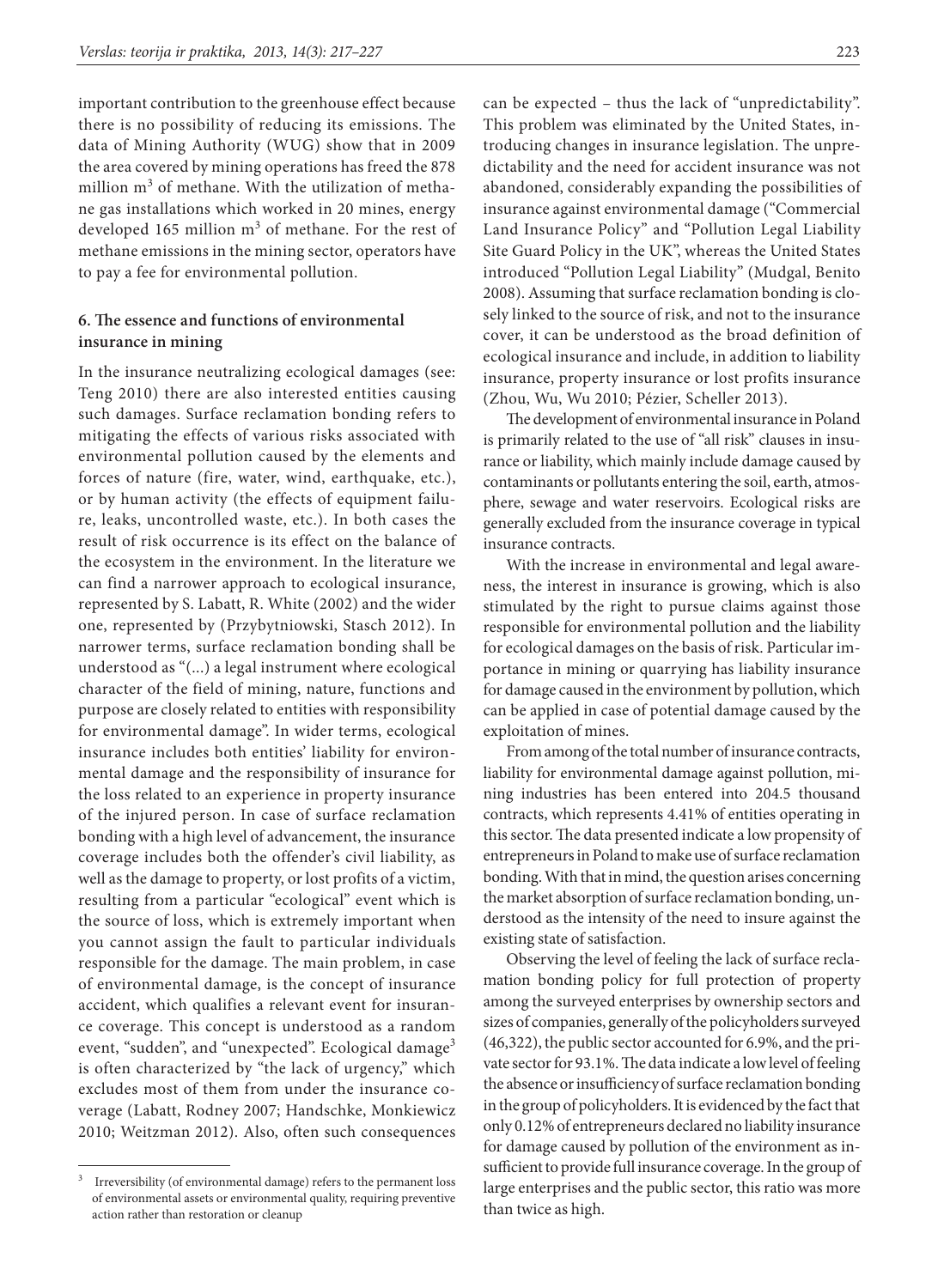# **7. Ecological insurance - market exeprrience**

In the Polish legislation there are two types of environmental responsibility: the responsibility for potential environmental threats, and "proven guilty" (liability arising from the Civil Code). The current Polish Act of 23 May 2003 on insurance activity, is the primary legal act on business insurance, which creates the potential for compensation for environmental damages as a result of insurance.

- 1) risk of injury suffered by the insurance holder: property and personal insurance;
- 2) risk of liability (civil), in connection with economic activity or possession of property for damages incurred (by others): financial (liability insurance) and personal (liability insurance) (Przybytniowski 2010, 2012).

In the Polish insurance system there is a possibility of liability insurance for environmental damage caused by economic activity.

# They are:

- 1) insurance against civil liability for environmental damage resulting from emergencies;
- 2) liability insurance for potential environmental threats;
- 3) voluntary and mandatory liability insurance for any actual or potential environmental damage that may occur as a result of prolonged exposure to the operator, and that this interaction in determining the causal links is difficult or impossible.

In addition conditions for environmental insurance can be found in the Polish legislation in other legal acts:

- 1) Act on Geological and Mining (Journal of Laws of 5 August 2011 No 163, item 981).
- 2) Environment Protection Act (Journal of Laws of 19 October 2011 No 224, item 1341).
- 3) Waste Act (Journal of Laws of 2010 No 185, item 1243).
- 4) The Act on Genetically Modified Organisms (Journal of Laws of 24 July 2003 No 130, item 1187).



**Fig. 4.** Insurance and the risk of disasters *Source: based on own studies*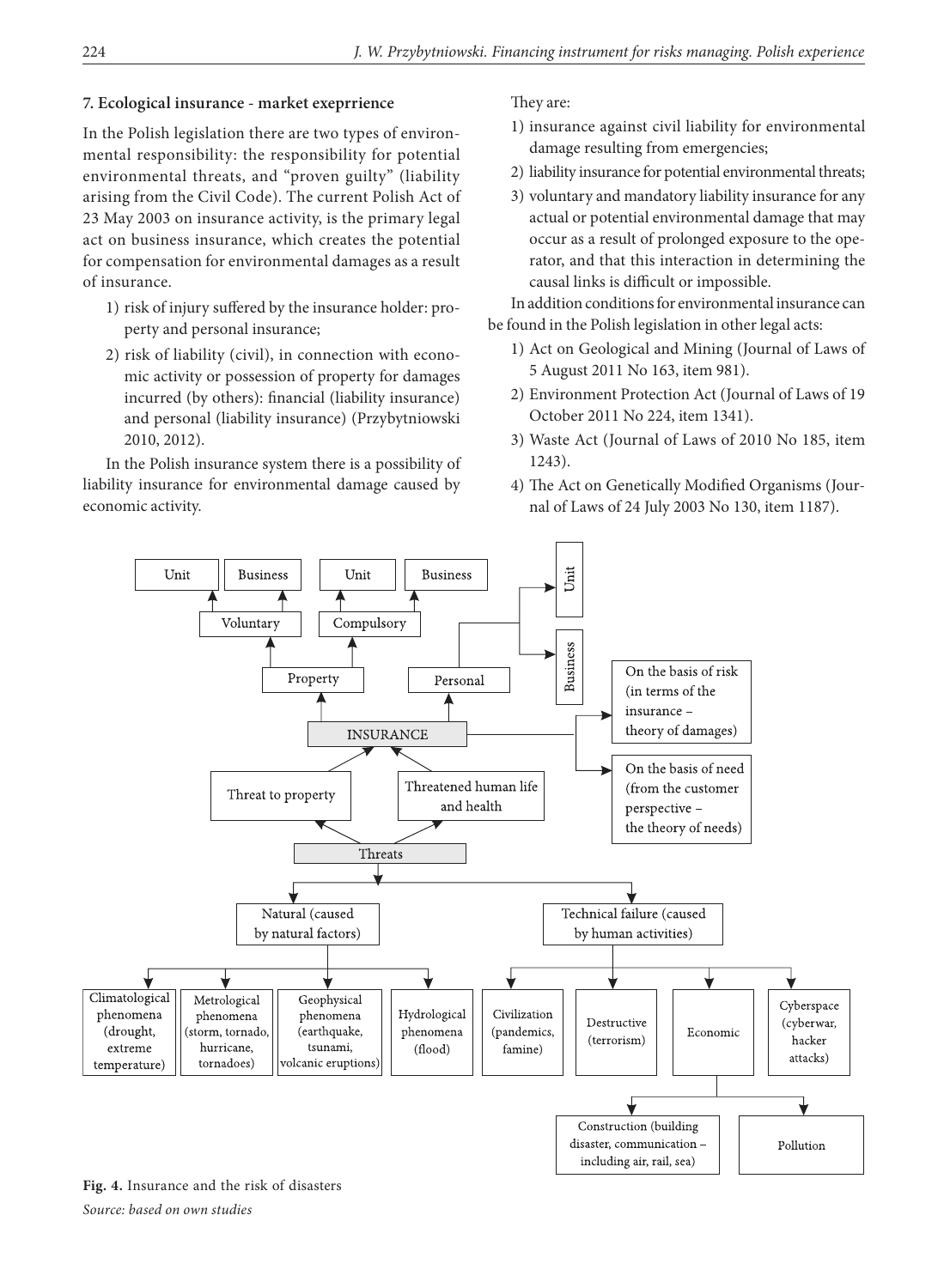There are two possibilities of environmental responsibility: the responsibility for the proven guilt and the liability for breach of the environment on the basis of potential threat (Przybytniowski 2010, 2012). In line with this reasoning, liability insurance for damage caused to the environment should distinguish three types of damage:

- 1) loss and damage which arise in the environment as a result of catastrophic risk – a natural one;
- 2) loss and damage which arise in the environment as a result of catastrophic risk associated with the human factor;
- 3) loss and damage which arise in the environment despite proper exploitation and maintenance of the equipment used in the environment.

On the basis of the previously mentioned acts, there have been mandatory financial security claims made for: adverse consequences in the environment and potential environmental damage, which is included in the authorization to use the environment given to the operator. These safeguards can take form of an insurance policy (see: Przybytniowski 2012).

A financial instrument, which is an insurance contract does not always guarantee full compensation to victims for damage and injury they have suffered.

Compensation of claims must fulfill a number of important conditions:

- 1) correctly assess the damage (which is the hardest thing);
- 2) determine the causal link between pollution and the damage;
- 3) determine the polluter and the victim;
- 4) simple and transparent procedures to execute compensation.

However, this instrument allows increasing the pressure of responsibility by the polluters, as well – it has a function of a stimulus for pollution abatement by the polluter (for example, the application of safer technologies).

Responsibility for the environment resulting from the legal function applies to most "sudden" events and is related to the principle of proven guilt. Environmental responsibility in the economic function is to encourage companies which are potentially environmentally harmful to make decisions related to preventive measures, that is, environmental responsibility, as an economic instrument for environmental protection. In the selection of planned investment projects, including insurance, related to environmental protection, they should be guided by the principle of economic efficiency, bearing in mind ecological effectiveness. This principle is used to minimize the effort per unit of gained effect. This economization of action is reduced to implementing environmental objectives at minimal cost through appropriate economic tools.

### **8. The importance of ecological insurance**

The principal value of the environmental policy is a human being. The new National Environmental Policy is intended to satisfy the growing human needs, both material and relating to the quality of the surrounding environment.

A Man and his activity is closely linked with the natural system. Maintaining balance in this system requires a consistent and overall management of both: access to resources and the environment and liquidation of and prevention from forming negative environmental impacts of economic activity, as well as rational use of natural resources (Przybytniowski 2010; Paterson 2010). It should be reflected in the relevant management structures at the national, provincial and local governmental level, with the appropriate distribution of competences. It is also important that among the companies benefiting from environmental resources, and introducing changes to the environment, actions should be taken to develop, promote and create conditions for pro-environmental management systems, focused on systematic elimination and, if it is not possible, to minimize negative environmental impact and its sources. Ecological safety of society and economy requires not only introducing the instruments hedging against adverse environmental impacts of economic activity, but also securing adequate disposable water resources that meet the quantitative and qualitative needs of the society, maintaining the agricultural production area with the desired parameters, increasing forest cover and increasing protected areas.

Environmental responsibility is prevention from the, so-called, public risk associated with disasters, including natural disasters.

What should ecological insurance serve for? Firstly, to protect natural resources in terms of their production utility; secondly, to support the companies which realise pro-ecological investment projects.

There are two possibilities of ecological responsibility: liability for proven guilt and civil liability for violating the state of the environment in terms of potential threat.

*In line with this course of thinking, civil liability insurance for damage done to the environment should differentiate three types of damage:*

- *1) loss and damage to the environment which arise from catastrophic - natural hazards,*
- *2) loss and damage to the environment which arise from catastrophic risks connected with the human factor,*
- *3) loss and damage to the environment which arise despite proper maintenance and use of the equipment used in the environment.*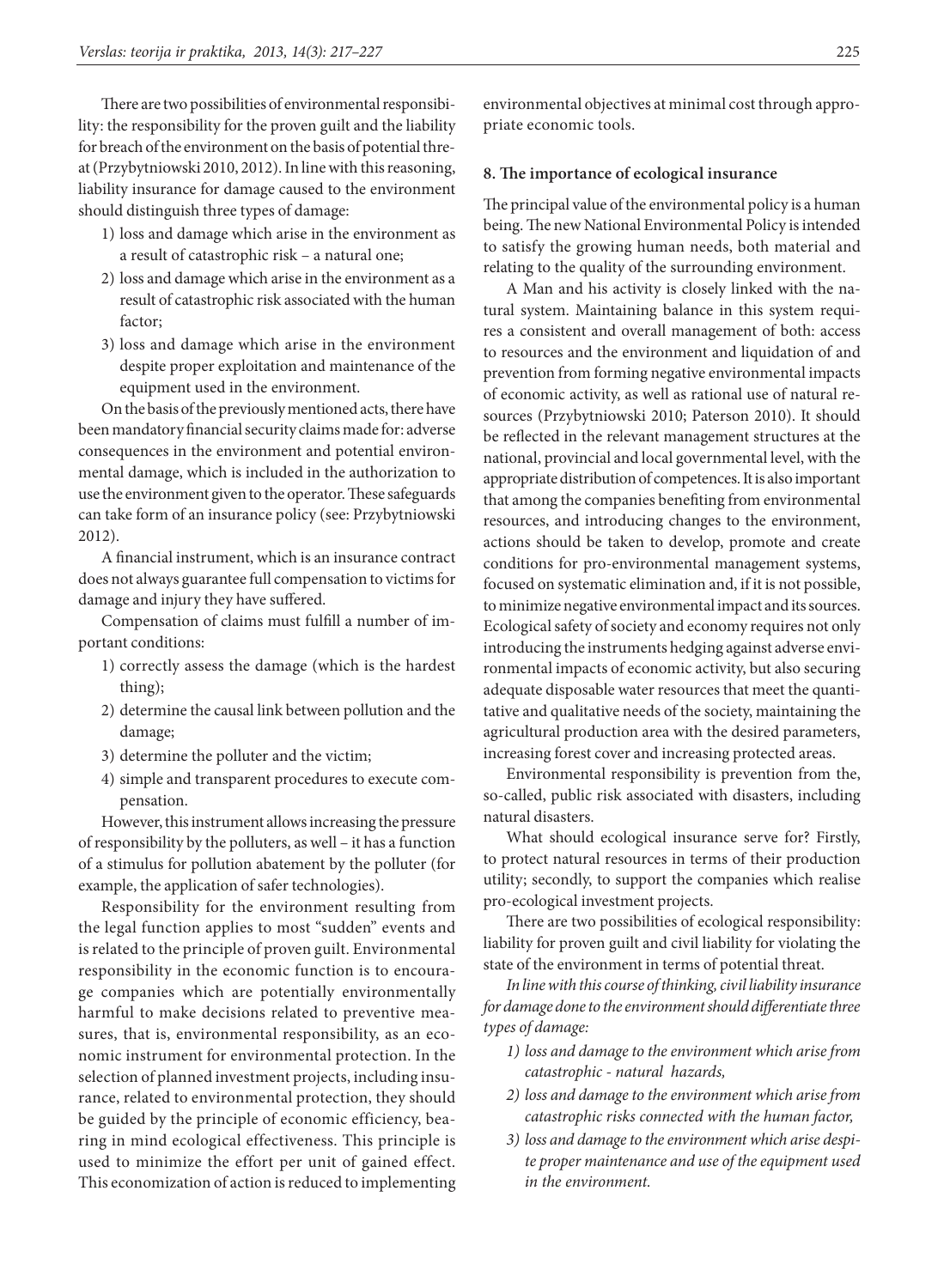Moreover, it must be pointed out that, as of today, there are no quantitative models, but only qualitative ones. Insurance or reassurance companies do not assess the "human capital quantitatively". However, according to the Author, the calculations should be made according to the formula below, which makes the amount of damage paid by insurance and reassurance institutions more adequate to the amount of damage which actually occurred (see: Przybytniowski, Stasch 2012).

#### **Conclusions**

- 1. Specific governments and insurance market representatives should together initiate and create a disaster risk management program to limit the amount of loss arising from such damage. These operations should be conducted under the supervision of the governmental administration.
- 2. The level of insurance of enterprises is relatively low, there is large potential in non-insurance companies which see the need for insurance as a financing instrument for environmental risks, including the coal mining industry.
- 3. It can be concluded that environmental insurance is a financial instrument created in order to neutralize the effects of environmental risk, but it may be of compulsory or voluntary character.
- 4. In order to increase the safety of their citizens, governments should have an influence on the process of disaster risk management, as well as on the range of risks that insurance programs cover (more: Przybytniowski 2010, 2012). Such contracts should be of unlimited duration.

#### **References**

- Barredo, J. I. 2009. Normalised flood losses in Europe: 1970– 2006, *Natural Hazards and Earth System Sciences* 9: 97–104. <http://dx.doi.org/10.5194/nhess-9-97-2009>
- Bouwer, L. M. 2011. Have disaster losses increased due to anthropogenic climate change?, Bull. 545, *American Meteorological Society* 92: 39–46.

<http://dx.doi.org/10.1175/2010BAMS3092.1>

- Coval, J.; Jurek, J.; Stafford, E. 2009. Economic catastrophe bonds, *American Economic Review* 99(3): 628–666. <http://dx.doi.org/10.1257/aer.99.3.628>
- Crompton, R. P.; McAneney, K. J. 2008. Normalised Australian insured losses from meteorologicalhazards: 1967–2006, *Environmental Science and Policy* 11: 371–378. <http://dx.doi.org/10.1016/j.envsci.2008.01.005>
- Derissen, S.; Quaas, M. F.; Baumgärtner, S. 2011. The relationship between resilience and sustainable development of ecological-economic systems, *Ecological Economics* 70(6): 1121–1128.<http://dx.doi.org/10.1016/j.ecolecon.2011.01.003>
- Ferguson, K. 2006. The true value of forests, *Frontiers in Ecology and the Environment* 4(9): 456.
- Fiedor, B. 2007. Ekonomiczne aspekty odpowiedzialności ekologicznej i jej ubezpieczenie – doświadczenia międzynarodowe i polskie perspektywy, in J. Malewski (red.). *Szkody w środowisku, odszkodowania i zabezpieczenia roszczeń na terenach górnictwa odkrywkowego.* Oficyna Wydawnicza Politechniki Wrocławskiej, Wrocław, 130.
- Gollier, C. 2012. *Optimal insurance design of ambiguous risks*. Institut d'Économie Industrielle (IDEI), Toulouse, Working Paper Series No. 718.
- Gore, Al. A., Jr. 2006. *Earth in the balance: ecology and the human spirit*, New foreword, Rodale, Inc., paperback, 408 p.
- Handschke, J.; Monkiewicz, J. (red.). 2010. *Ubezpieczenia*. Podręcznik akademicki. Poltext, Warszawa. 544 p.
- Heink, U.; Bartz, R.; Kowarik, I. 2012. How useful are the concepts of familiarity, biological integrity, and ecosystem health for evaluating damages by GM Crops?, *Journal of Agricultural and Environmental Ethics* 25(1): 3–17. <http://dx.doi.org/10.1007/s10806-010-9289-8>
- Labatt, S.; Rodney, W. 2007. *Carbon finance: the financial implications of climate change*. New Jersey: John Wiley & Sons Inc. 106 p.
- Labatt, S.; White, R. 2002. *Environmental finance. A guide to environmental risk assessment and financial products*. John Wiley & Sons, Inc., Hoboken, New Jersey, 103–140.
- Liu, J. 2006. The importance and possibility of developing environmental liability insurance in China, *Ecological Economy* 5: 145–147.
- Luo, M. and Wu, S. K. 2008. Analysis on present situation of environmental liability insurance in China and the prospects of its system, *Journal of Insurance Professional College (Bimonthly)* 22(2): 10–14.
- Mayers, D.; Smith, C. W. 2010. Compensation and board structure: Evidence from the insurance industry, *Journal of Risk and Insurance* 77(2): 297–327. <http://dx.doi.org/10.1111/j.1539-6975.2010.01352.x>
- Meier, U. B.; Outreville, F. J. 2006. Business cycles in insurance and reinsurance: The case of France, Germany and Switzerland, *Journal of Risk Finance* 7(2): 160–176. <http://dx.doi.org/10.1108/15265940610648607>
- Mudgal, S.; Benito, P. 2008. *European Commission, DG ENV. Financial Security in Environmental Liability Directive*. Final Report European Commission, August.
- Nordhaus, W. D. 2010. A review of the stern review on the economics of climate, *Journal of Economic Literature* 45(3): 686–702.<http://dx.doi.org/10.1257/jel.45.3.686>
- Paterson, M. 2010. Legitimation and accumulation in climate change governance, *New Political Economy* 15(3): 1–23. <http://dx.doi.org/10.1080/13563460903288247>
- Pézier, J.; Scheller, J. 2013. Best portfolio insurance for long-term investment strategies in realistic conditions, *Insurance: Mathematics and Economics* 52(2): 263–274. <http://dx.doi.org/10.1016/j.insmatheco.2013.01.001>
- Pielke, Jr. R. A. 2007. Mistreatment of the economic impacts of extreme events in the Stern Review Report on the Economics of Climate Change, *Global Environmental Change* 17: 302–310. <http://dx.doi.org/10.1016/j.gloenvcha.2007.05.004>